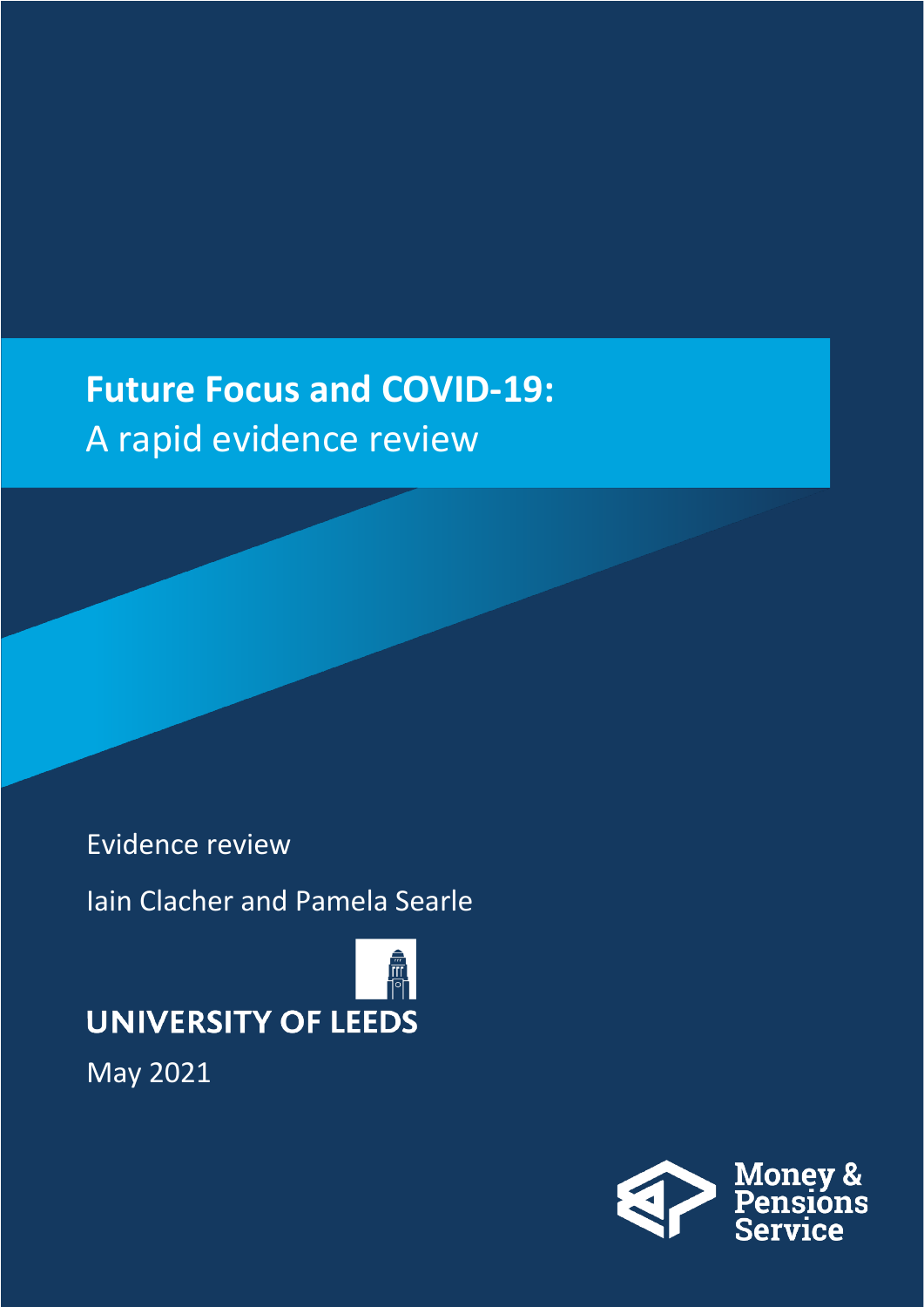#### **About the authors**

Iain Clatcher and Pamela Searle are academics at the University of Leeds who MaPS commissioned to undertake this review.

#### **Acknowledgements**

We would like to thank Helen Pitman and Chris Phillips of MaPS for their insights and assistance on this review.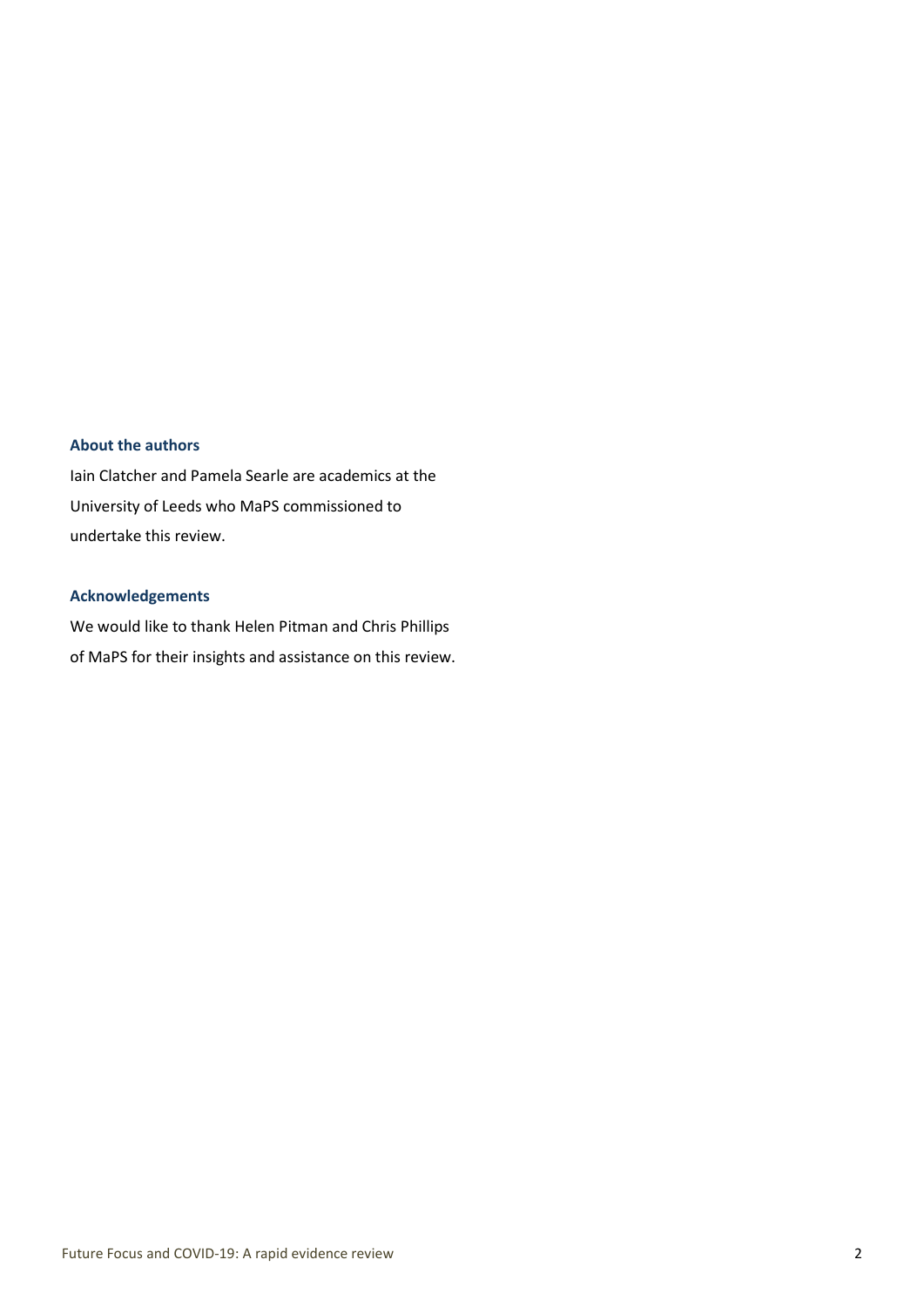### **The wider context: Overview of the Agenda for Change**

**The goal of the Future Focus agenda for change is to increase the number of people who feel they have enough knowledge to make informed decisions for their retirement, and for those in retirement to feel confident in making decisions about their later life.**

From the MaPS Adult Financial Wellbeing Survey, currently 45% of people between the ages of 18-64 feel themselves to be in this position, which is circa 23.6m people. $1$  The goal is therefore to increase the number of people who feel confident to make these types of decisions by 5m to 28.6m by 2030.

There is a wealth of behavioural evidence that individuals focus on the present and are unable to associate with their future selves.<sup>2</sup> The consequence of this is an inability to make good financial decisions today the effects of which may not be felt for many years e.g. saving for a pension. While for those approaching retirement, having a good understanding of what their options are, and what would be best for them, are challenges given the complexity of what must be navigated. For those with any defined contribution pensions, this is also a decision that has been brought forward under Freedom and Choice. As such, a decision that would have started to crystalize for an individual in their early 60's is now a choice set that emerges in their early 50's. $3$ 

In making choices about pension products near or at retirement, and for those choices that are made in retirement, there are extremely complex and multiple factors concerning finance, health, life expectancy, and so on, all of which must be traded off. This is not easy; even for those who would be viewed as having expertise in these decisions. One potential consequence of the complexity of these decisions is that they are deferred or not made at all for fear of making a bad decision. As well as this, there are choices that may be uncomfortable e.g. writing a will

 $1$  For those 65 and above this is an inferred number due to lack of data. However, data will be generated subsequently to measure where people feel they are currently regarding their ability to make informed financial decisions about later life.

<sup>2</sup> Laibson, Golden eggs and hyperbolic discounting, Quarterly Journal of Economics, Vol. 112, 1997.

or giving power of attorney. By doing these things we are acknowledging our mortality and it is human nature to avoid or delay such decisions. However, these decisions are critically important for people to make while they still have the cognitive capacity to do so. This applies not only for the person who writes the will or gives power of attorney, but for their dependents and loved ones who must try and navigate what may be extremely difficult circumstances if these documents are unwritten.

The MaPS Strategy is therefore to focus on those in need. While there are now significantly more people saving for a private pension due to automatic enrollment, many of these people, across a range of age and demographic cohorts, admit to not knowing enough to plan properly for their retirement:

- ◼ 66% of 18-24-year-olds;
- 64% of working-age women; and
- 48% of those approaching retirement age (55-64).

Those that are aged 65 and over are also faced with managing both their finances and choices about later life such as power of attorney. Currently, there are 12m in this group and it is the fastest-growing cohort given the ageing population, and within this group 5.4m are aged 75 and over.<sup>4</sup>

 $3$  There are layers of complexity regarding this given cash equivalent transfer values from a Defined Benefit pension, but the general point still holds, and Freedom and Choice is very much a policy for DC pensions.

<sup>4</sup> Numbers are taken from the MaPS UK Strategy for Financial Well-being.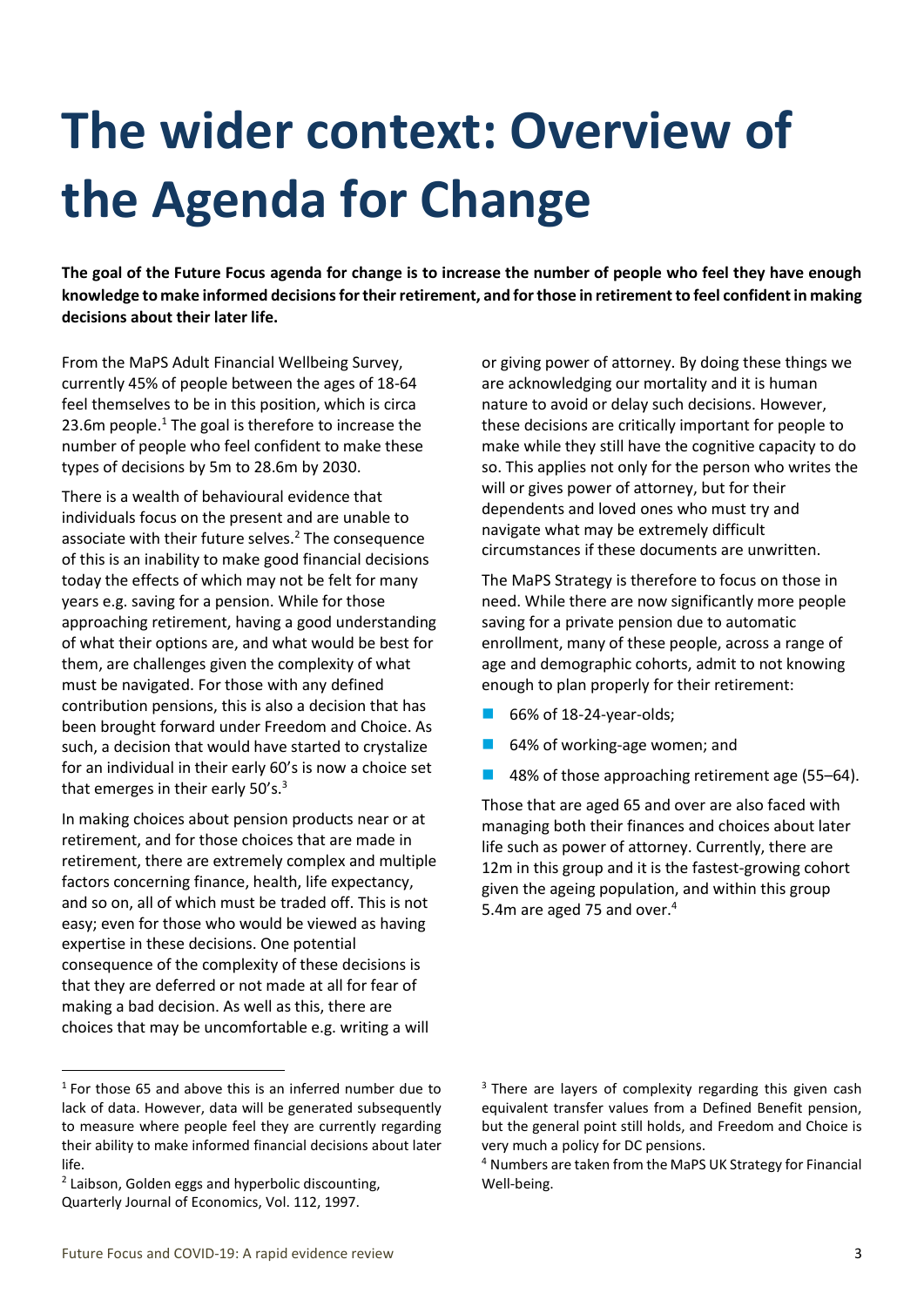In terms of the UK Strategy for Financial Wellbeing strategy, 5 the cohort in or near retirement (those aged between about 50 and 70) will be the initial focus as this cohort is faced with these decisions imminently. Longer term, the strategy aims to:

1) move people from passively saving into a pension to being confident in making active choices around retirement saving;

2) increase access to support for decision-making;

3) increase trust between consumers and the industry via better engagement with saving; and

4) increase confidence around later-life decisionmaking.

<sup>5</sup> The UK Strategy for Financial Wellbeing 2020-2030, Money and Pensions Service, 2020.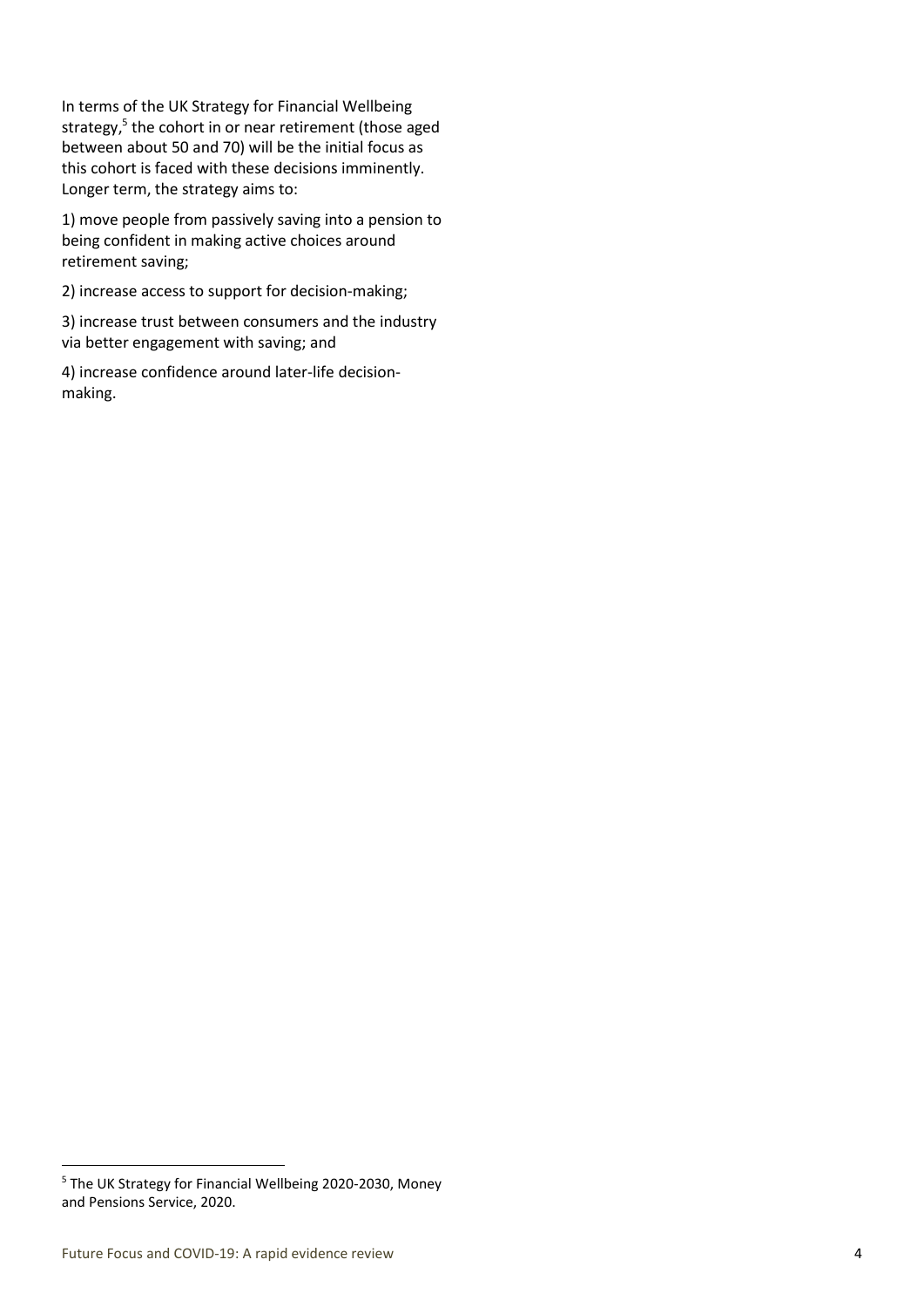### **Stratification of the strategy and COVID-19**

**In looking at the broad Future Focus Agenda for Change, the aims focus on some of the key challenges in retirement savings and later life and are where significant improvements to outcomes can be achieved. The targets for the strategy are suitably ambitious.** 

In this context, the aim of this report is therefore to examine factors that will impact on the MaPS strategy due to COVID-19. Regardless of the pandemic, the behavioral factors that drive a lack of understanding and confidence around decision-making, accessing information, low levels of trust and engagement, persist and so in one sense the pandemic has not impacted this. However, many pension impacts of COVID-19 are long-term and hidden. The pension impacts on someone who is in their mid-40s who has been furloughed, and who has, as such had a year of reduced pensions saving will not emerge for over 20 years. Evidence shows that the level of engagement people have with their pension and the likelihood of seeking guidance and/or advice increases with the size of their pension pot.<sup>6</sup> Labour market effects today therefore have long-term impacts that exacerbate the challenges of knowing enough and knowing what to do.

There are also challenges that emerge when different groups are considered in more granular detail. Specifically, aspects such as gender, ethnicity, and disability, all present different challenges to improved pension outcomes. Moreover, some of these issues are more intractable than simply improving confidence and financial literacy, as they are rooted in labour market structures and cultural norms.

The impact of COVID-19 on the economy and the workforce has not been uniform. As such, the economic impacts of the pandemic on different groups e.g. men vs women, or those from minority ethnic groups needs to be examined and the potential impacts on pensions extrapolated from this. Pension impacts are largely hidden in all the current economic problems we see as pension impacts are not happening now and are unlikely to become visible in a significant way in the next few years.

<sup>6</sup> Evaluation of the Retail Distribution Review and the Financial Advice Market Review, Financial Conduct Authority, December 2020.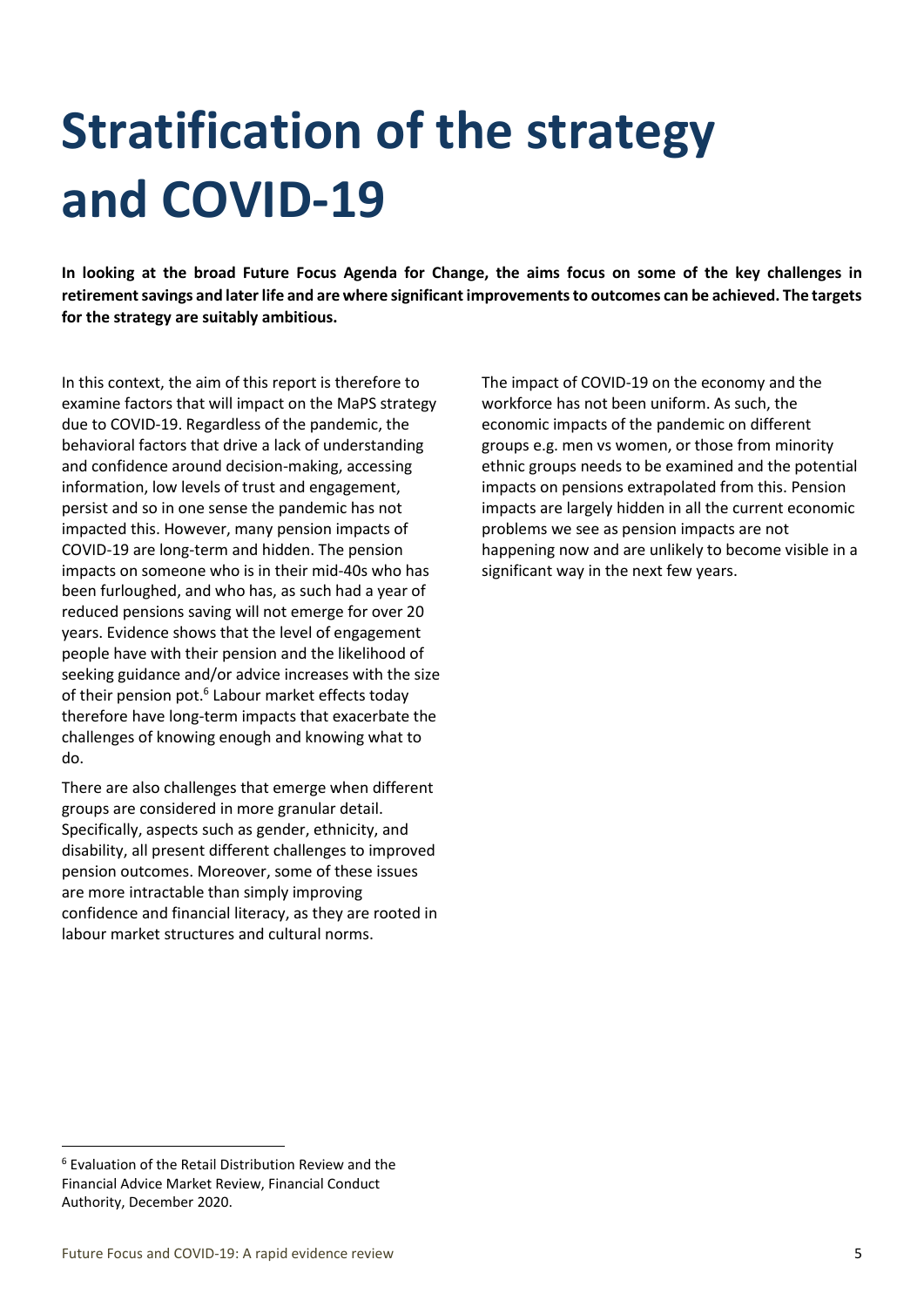### **The deep dive: Gender and pensions**

#### *Gender and pensions pre COVID-19*

The gender gap in pensions is driven largely by women working less to look after family and women are more likely to have career breaks due to having a family or for the care of relatives.<sup>7</sup> In addition to this, there is a gender pay gap of around 18% on average between men and women.<sup>8</sup> As a result, over the working life of a woman, these could lead to pensions wealth near retirement being around 40% lower compared to a man.<sup>9</sup>

These labour market effects mean that:<sup>10</sup>

- 50% more women than men have no private pension savings as they approach retirement;
- 1.2 million women in their 50s have no private pension wealth; and
- $\blacksquare$  As a result of having no private pension savings, these 1.2 million (around 5% of all women) will be reliant solely on the state pension and the pension of their partner in retirement.

The extent to which there is differential participation in the workforce is highlighted by the fact that just 20% of women aged 16-54 worked mostly full-time. For those not working full-time between the ages of 16-54, women were more likely to be a family carer (30%) or over their time in employment have combinations of caring for family and employment  $(34%)$ .<sup>11</sup> In terms of pensions, this means that women have accrued less pension savings than men for all age brackets. For women, the median pension wealth gap is around £10,000 or 30% compared to men, and this

increases to about £67,000 for women in their late 50s. While by their 60s, median pension wealth for women is £51,100, whilst pension wealth for men in their 60s is approximately £156,500.<sup>12</sup>

As with other cohorts discussed below, there are structural effects around things like the automatic enrolment threshold. When considering mothers who have dependent children but also work, 1.4 million mothers earn less than £10,000 and so do not meet the minimum earnings threshold to qualify for automatic enrolment contributions. <sup>13</sup> It is worth noting that a higher proportion of women work in the public sector relative to the private sector. Between the ages of 16-64, on average, just under 30% of women work in the public sector compared to 13% of men. However, the proportion of women working in the public sector varies significantly by age. Only around 7% of women aged 16-19 work in the public sector, and this increases steadily through time with 30-36% of women working in the public sector for all age cohorts over  $30<sup>14</sup>$  Women who work in the public sector will have access to a defined benefit pension, and for these women, this will help reduce their gender pension gap.<sup>15</sup> However, this is only applicable to a subset of women in employment and the structural labour market factors will still dominate for those not in these jobs.

<sup>11</sup> The Wellbeing, Health, Retirement and the Lifecourse Project, WHERL, June 2017.

<sup>12</sup> Wealth and Assets Survey, Wave Five Cited in: Understanding the gender pensions gap, The Pensions Policy Institute, July 2019.

<sup>13</sup> Understanding the gender pensions gap, The Pensions Policy Institute, July 2019.

<sup>14</sup> Authors own calculations based of Labour Force Survey, Office for National Statistics, December 2018.

<sup>15</sup> Labour Force Survey, Office for National Statistics, December 2018.

 $<sup>7</sup>$  Understanding the gender pensions gap, The Pensions</sup> Policy Institute, July 2019.

<sup>8</sup> Gender pay gap in the UK, Office for National Statistics, October 2018; Data released by the Office for National Statistics in November 2020 shows a decline in the gender pay gap to 15.5%

<sup>&</sup>lt;sup>9</sup> Gender and Financial Wellbeing, Money and Pensions Service, March 2020.

<sup>&</sup>lt;sup>10</sup> Understanding the gender pensions gap, The Pensions Policy Institute, July 2019.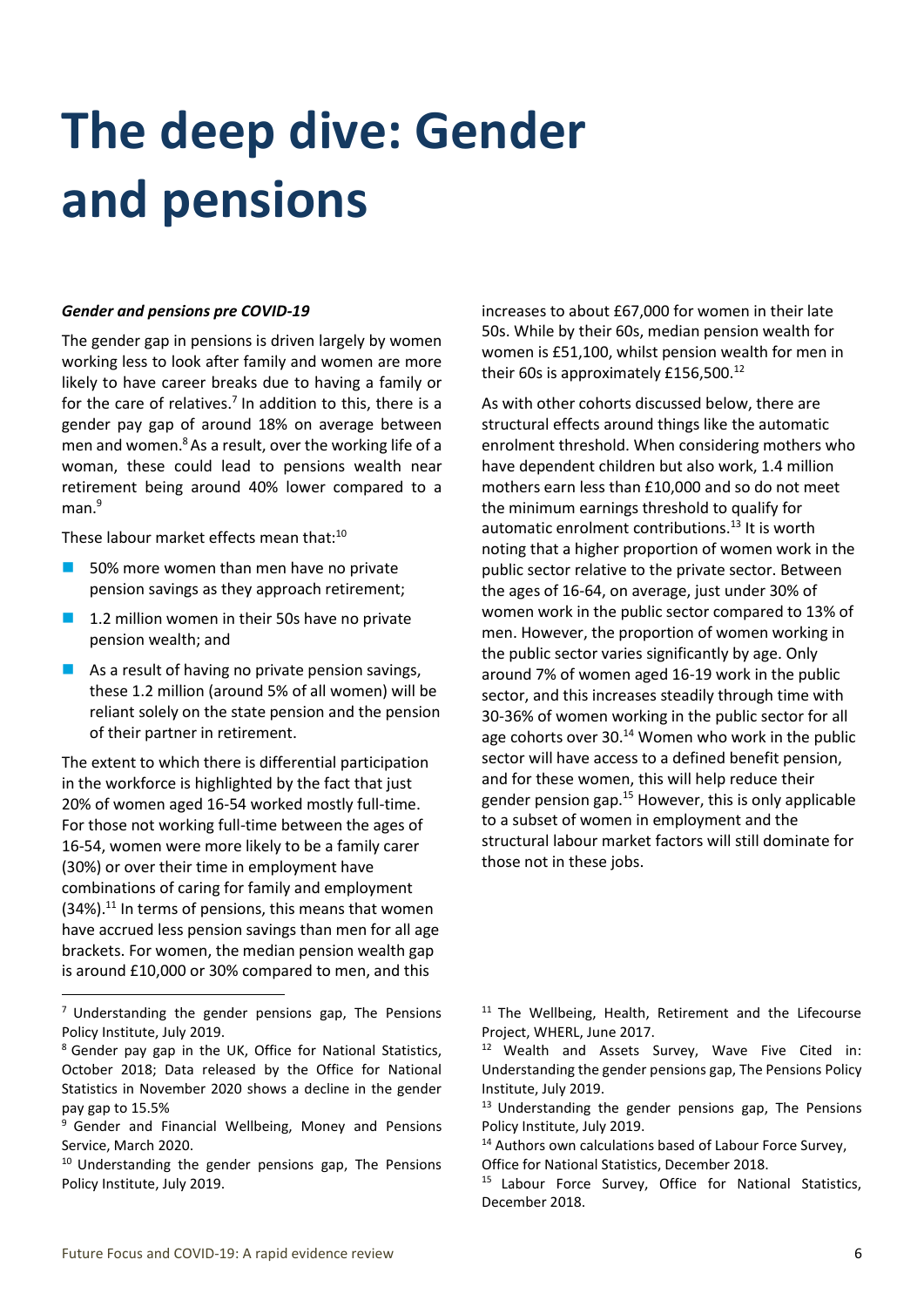#### *Gender and the labour market impacts impact of COVID-19*

The gender impacts of COVID-19 on work are complicated and some of the evidence for this is coming from the earlier part of the pandemic and the first national lockdown. Women are more likely to work in a sector (e.g. food, hospitality, and retail) that has been affected by lockdown.<sup>16</sup>

In terms of maintaining employment over the pandemic, the ability to work from home is key. As such, women working in female dominated sectors such as teaching, whether through limited in-person teaching for the children of critical workers and vulnerable children, or remotely and online for all other students, have enabled women to avoid furlough.<sup>17</sup> Overall, outside of the sectors that are locked down, women are more likely to be able to work from home, with only 11% of jobs held by women being jobs where working from home is not possible, compared to 29% of jobs held by men, even taking account of jobs that are not directly affected by the lockdown e.g. construction.<sup>18</sup> However, women in the UK are nearly 5% more likely to have lost their jobs relative to men, since the pandemic began.<sup>19</sup> This is in contrast to previous recessions where men were more likely to lose their job.<sup>20</sup>

More recent evidence of the workplace impacts of the pandemic and the second national lockdown during November 2020 is starting to emerge. With industries such as construction now being able to operate in a COVID-secure way, some of the more engrained structural labour market factors are starting to emerge.

Specifically, in relation to childcare:

- 71% of working mothers who asked for furlough to look after their children have been refused;
- 78% had not been offered furlough by their employer; and
- ◼ 40% did not know that furlough was available if they were unable to work due to a lack of childcare.<sup>21</sup>

The consequences of this and the increased pressure to juggle work, childcare, and homeschooling are considerable. A significant number of working mothers (48%) are concerned that having to manage work and childcare means that their employer will treat them negatively, while taking time off work would have a detrimental effect on their household finances (44%). As such, some working mothers are using their annual leave to help mitigate this (25%), however, some have reduced their working hours (18%), and some are taking unpaid leave (7%) to manage having to look after children and/or homeschool.<sup>22</sup>

#### *Gender and pensions post COVID-19*

There were already significant challenges in improving the pension and retirement outcomes of women. There are often structural factors around family and caring that drive outcomes and resolving these in a meaningful and equitable way is something that has simply not been dealt with and remain in the 'too hard' box.

As with all pension effects around COVID-19, the real understanding of this will only emerge in the fullness of time. However, there are some things that can be said with a high degree of confidence.

First, the economy is largely on pause for the time being, with government support schemes such as furlough paying part of the wages of employees in shut down industries. However, anyone on furlough that is contributing to a pension is potentially doing so at a reduced rate unless their employer decides to make up any shortfall, but for higher earners, this could be considerable. Pension contributions will be getting made for qualifying earnings that exceed the threshold for automatic enrolment, but these will be at a lower level as furlough only covers 80% of earnings up to £2500 a month. Moreover, for automatic enrolment, if furlough pushes someone's income down below the £10,000 threshold, then they are unlikely to be contributing to their private pension at all. Since 1.4m million mothers were already earning below the £10,000 qualifying earnings for automatic enrolment, then this number will have increased. In looking at recent evidence, 9% of female

<sup>22</sup> *Ibid*.

<sup>16</sup> Hupkau and Petrongolo, Work, care and gender during the Covid-19 crisis, Centre for Economic Performance, May 2020. <sup>17</sup> Hupkau and Petrongolo, Work, care and gender during the Covid-19 crisis, Centre for Economic Performance, May 2020. <sup>18</sup> *Ibid*.

<sup>19</sup> Adams-Prassl, Bonvea, Golin, and Rauh, Inequality in the impact of the coronavirus shock: evidence from real time surveys, Journal of Public Economics, Vol. 189, 2020.

<sup>&</sup>lt;sup>20</sup> *Ibid*; For evidence on the impact of recession on male employment see, Hoynes, Miller, and Schaller, 2012, Who suffers during recessions? Journal of Economic Perspectives, Vol 26, No. (3), pp. 27–48.

<sup>21</sup> [https://www.tuc.org.uk/news/tuc-poll-7-10-requests](https://www.tuc.org.uk/news/tuc-poll-7-10-requests-furlough-turned-down-working-mums)[furlough-turned-down-working-mums](https://www.tuc.org.uk/news/tuc-poll-7-10-requests-furlough-turned-down-working-mums)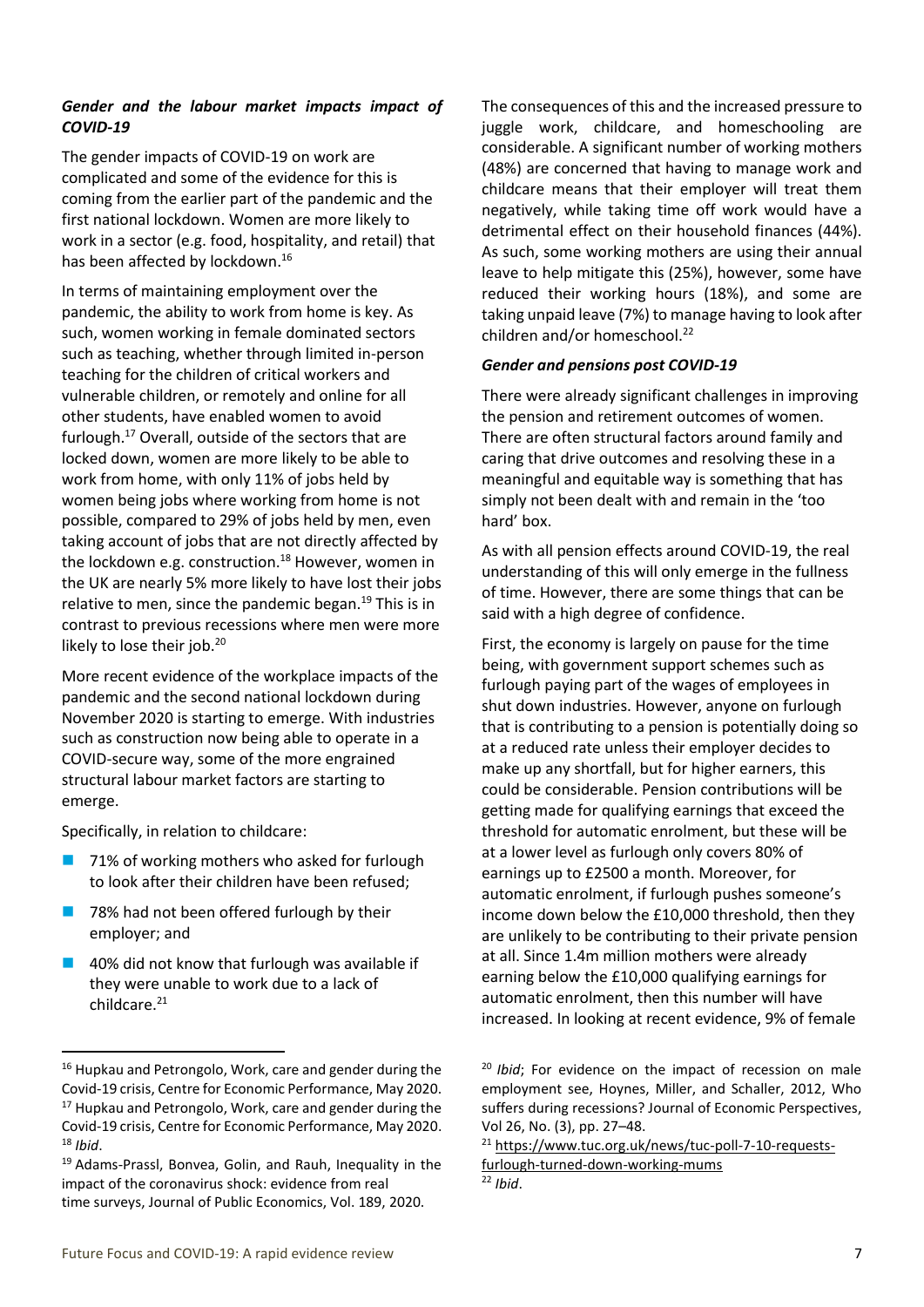

Source: Covid-19 survey, Oct 2020 Base: All UK adults who were contributing to a pension at end of February 2020 (Oct 2020: 9,368) Question: W16. You told us you were contributing to a pension in February (or your employer was contributing on your behalf). Since the end of February, have you made any changes to the amount you are contributing to your pension because of Covid-19?

workers reduced their pension contributions and 6% stopped them due to the pandemic – see Figure  $1.^{23}$ This however seems to be an active choice to reduce or stop contributions, and may not include some who are on furlough, who may not be aware of the effects this has on their pension contributions.

Second, there is likely to be a split in the pension impacts of COVID-19 on women's pension savings. For women working in the public sector, they are more likely to be more insulated from the labour market effects of the pandemic. Employment through the pandemic is often a function of being able to work from home and so teachers for example, notwithstanding all the other homelife pressures that the pandemic brings, will be largely unaffected at least in employment and pension terms. However, for those women in shutdown industries, then they are much more likely to be on furlough receiving lower contributions, and for those that have lost their job, then there will be an increasing number of women who will also not be paying NI.

Third, there is also a concern for younger workers in general as they are more likely to be employed in shutdown sectors, and Figure 1 shows that nearly a third of those aged 18-24 have reduced or stopped their pensions contributions<sup>24</sup>. Given that "time in the *market*" is so important for those early contributions into any sort of DC pension, then the long-term effects on the retirement outcomes of younger women could be even more significant given the other structural effects around family and caring that may will have an impact in the next decade or so as well.

Unsurprisingly those who had lost their job or had their hours or pay cut due to the pandemic were most likely to have reduced or stopped making contributions.

<sup>&</sup>lt;sup>23</sup> Financial Lives Survey 2020, [Financial Conduct Authority,](https://www.fca.org.uk/publication/research/financial-lives-survey-2020.pdf) February 2021.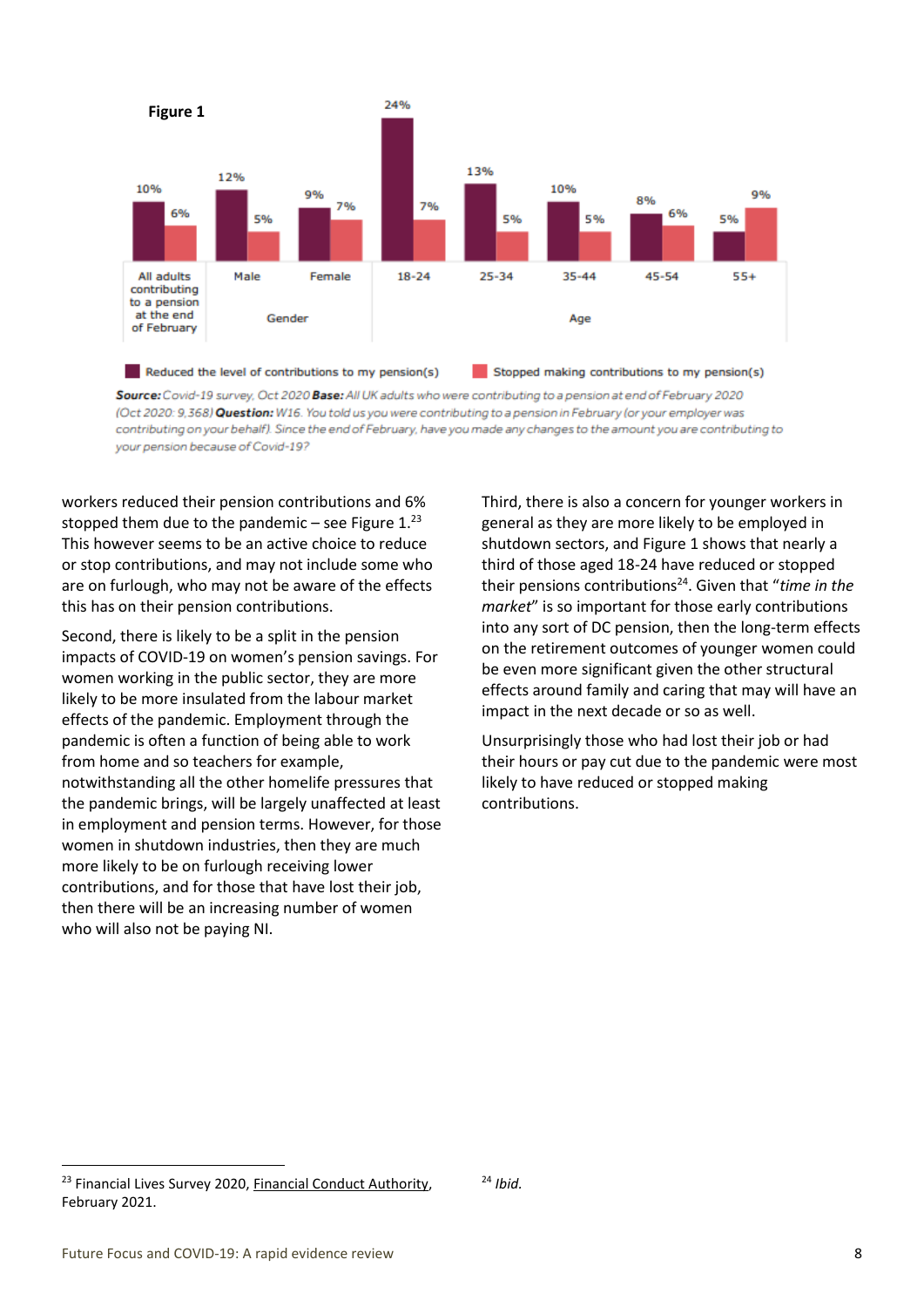### **The deep dive: Ethnicity and pensions**

#### *Ethnicity and pensions pre COVID-19*

Prior to the pandemic there was emerging evidence of a pension ethnicity gap where those from a minority ethnic background receive a lower pension than those who are of White ethnicity.<sup>25</sup> The existence of this gap is in part due to labour market factors as well as structural reasons, such as the contributory nature of the state pension and the earnings threshold for automatic enrolment. This gap has been estimated to be on average 24.4% or £3,350 per annum. However, this gap becomes even more stark when the pension incomes of minority ethnic females is compared to that of white males, with the gap rising to 51.4% i.e. a minority ethnic female on average receives less than half of the pension of a white male.<sup>26</sup>

The labour market factors that drive some of this gap are challenging to resolve. For example, the general rate of employment and of self-employment varies considerably by ethnicity. Looking at those aged between 16 and 64 years old, employment rates for Bangladeshis are 54% compared to 75% for those who are classified as White British. $^{27}$  At the same time, only 15.2% of those who are from a White ethnic background are self-employed compared to 24.1% who are Pakistani or Bangladeshi.<sup>28</sup> It is worth noting that levels of self-employment are slightly lower for those from an Indian (12.8%) or Black  $(12.3\%)^{29}$ ethnicity, and although there is not a huge difference compared to those from a White ethnicity in terms of overall percentages, the sectors that different ethnicities are self-employed in may be very diverse, and therefore so might earnings.

Another factor here is the type of work that is undertaken. Workers from an ethnic minority background are over-represented in the gig economy workforce, with only 68% of gig economy workers identifying as White British<sup>30</sup> compared to around 86% of the UK population being White. $31$  Consequently, these workers are much less likely to contribute to an occupational pension, with this difference being estimated at less than 1/3 of gig economy workers paying into a workplace pension compared to 57% of workers in more traditional sectors. However, a higher proportion of gig economy workers (16%) do save into a personal pension compared to the general workforce (5%).<sup>32</sup> Taken together, this means around 62% of those working in more traditional jobs are saving for retirement either through an employer or privately, compared to just 46% of gig economy workers.

The labour market effects of lower employment rates and ethnicity pay gaps due to the nature of the work undertaken will have a cumulative impact on the pension outcomes of those from a minority ethnic background. This is seen in the state pension and the differential levels of state pension received, with those from a minority ethnic background receiving on average £600 per annum less compared to someone coming from a White ethnic background.<sup>33</sup> Estimates from the DWP show that 98% of White ethnic households are in receipt of the state pension compared to 94% and 90% Black and Asian ethnic households, respectively.<sup>34</sup>

<sup>&</sup>lt;sup>25</sup> Closing the Pension Gap: Understanding Women's Attitudes to Pension Saving, the Fawcett Society, April 2016. <sup>26</sup> Measuring the pensions ethnicity gap, A report by The Peoples Pension, May 2020.

<sup>&</sup>lt;sup>27</sup> The Colour of Money, The Runnymede Trust, April 2020. <sup>28</sup> Annual Population Survey, the Office for National Statistics, 2017.

<sup>29</sup> *Ibid*.

<sup>&</sup>lt;sup>30</sup> To gig or not to gig? Chartered Institute of Personnel and Development, March 2017.

<sup>31</sup> [www.ethnicity-facts-figures.service.gov.uk/uk](http://www.ethnicity-facts-figures.service.gov.uk/uk-population-by-ethnicity/national-and-regional-populations/population-of-england-and-wales/latest)[population-by-ethnicity/national-and-regional-](http://www.ethnicity-facts-figures.service.gov.uk/uk-population-by-ethnicity/national-and-regional-populations/population-of-england-and-wales/latest)

[populations/population-of-england-and-wales/latest](http://www.ethnicity-facts-figures.service.gov.uk/uk-population-by-ethnicity/national-and-regional-populations/population-of-england-and-wales/latest)

<sup>&</sup>lt;sup>32</sup> To gig or not to gig? Chartered Institute of Personnel and Development, March 2017.

 $33$  Measuring the pensions ethnicity gap, A report by The Peoples Pension, May 2020.

<sup>&</sup>lt;sup>34</sup> Pensioners' Incomes Series: Financial year 2017 to 2018, Department for Work and Pensions.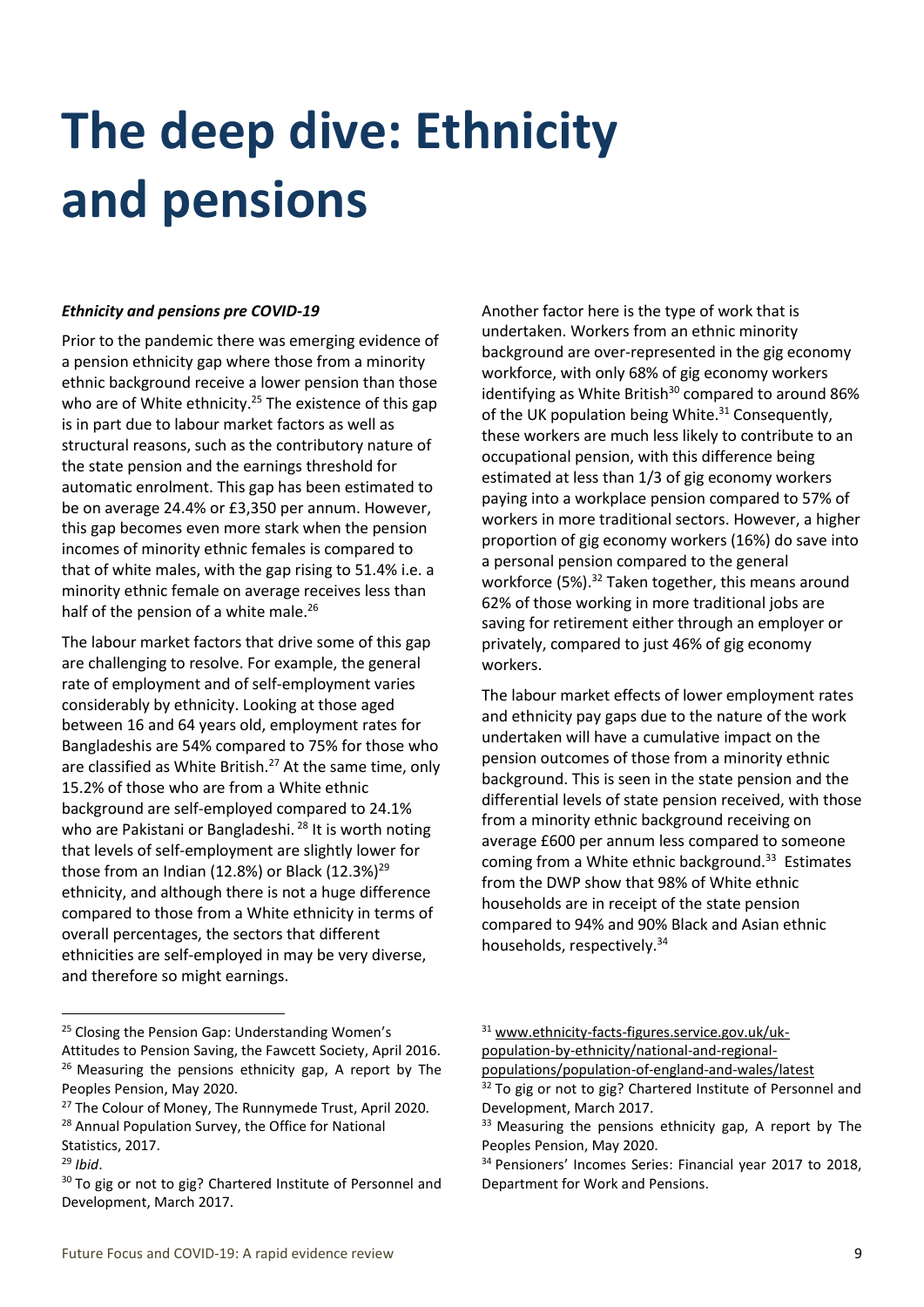#### *Ethnicity and the labour market impacts impact of COVID-19*

Understanding financial vulnerability is complex. There are myriad factors that determine this and so ethnicity in and of itself is not a clear signal of this. For example, looking at ethnicity pay gaps, compared to employees who are White British, employees from mixed ethnicities have similar earnings, while those from every other ethnic group earn less on average.<sup>35</sup> As well as this, the type of work, level of savings and so on, all factor into financial vulnerability.

That said, many people from a minority ethnic background are more economically vulnerable due to a younger population profile meaning proportionately more people from a minority ethnic background are in work compared to retired, and are therefore more are impacted by policies such as lockdowns: 36

- Due to the large number of Bangladeshi men working in the restaurant sector, Bangladeshi men are four times more likely to have jobs in shutdown industries compared to White British men;
- For Pakistani men, given the large number who work as taxi drivers, and the higher proportion of men who are self-employed, Pakistani men are subject to more variable and uncertain earnings;
- For Black African and Black Caribbean men both are 50% more likely than White British men to be in shut-down sectors.

Another key aspect that will affect financial vulnerability is levels of household employment. For example, 29% of working-age Bangladeshi men work in an industry that is shut down and have a partner that is not in paid employment. This contrasts to only 1% of White British men in this situation. As well as this, those from minority ethnic groups have lower levels of savings that can be relied on to help cushion the negative impacts of reduced work or loss of work and income. For those from Bangladeshi, Black Caribbean, and Black African ethnicity, around just 30% of households have enough savings to meet one month of earned income compared to nearly 60% of the general population.

#### *Ethnicity and pensions post COVID-19*

Prior to the pandemic, the ethnicity pensions gap was considerable. Once gender was accounted for, the relative gap between the retirement income of a White male compared to a female from a minority ethnic background, was over 50%. The challenge of improving this is vast. Given there are arguably other factors that come into play here that extend beyond gender, the challenge is even more acute.

As with the gender, the labour market and pension impacts of COVID will simply amplify the problems that existed before the pandemic. For those coming from a minority ethnic background, they are more likely to work in a sector that is shutdown e.g. restaurants. Similarly, self-employment is much more prevalent and those from a minority ethnic background are over-represented in the gig economy. Coupled with lower levels of pension saving relative to the general population, for both men and women coming from a minority ethnic background, there are going to be similar effects to those suggested for gender.

First, it is likely that pension saving has stopped or been vastly reduced for many. For those in shutdown sectors, then they may be on furlough, but it is not clear how many people will have been pushed below the threshold for qualifying earnings as a result. Second, there is likely to be an increased number of people no longer paying NI as they have lost their job. Third, it is also wholly unclear what the employment picture will be for the restaurant and hospitality sectors in the coming years. If there is a collapse of the sector, the resultant mass unemployment will only serve to exacerbate the pensions problems that existed pre-COVID.

<sup>36</sup> Are some ethnic groups more vulnerable to COVID-19 than others? Lucinda Platt and Ross Warwick, IFS, May 2020.

<sup>&</sup>lt;sup>35</sup> Ethnicity pay gaps in Great Britain, Office for National Statistics, July 2019.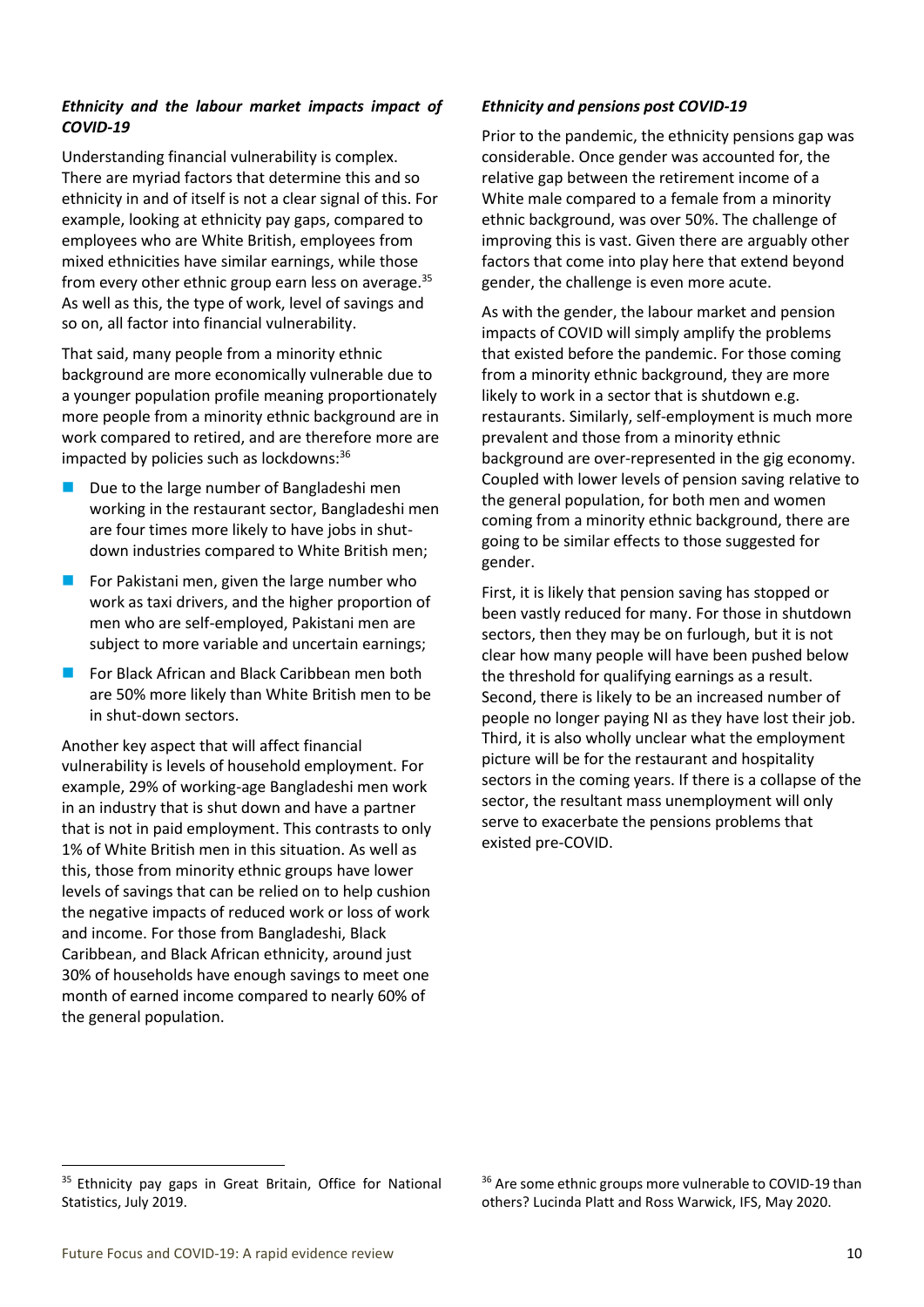## **The deep dive: Disability and pensions**

#### *Disability and pensions pre COVID-19*

As with minority ethnic groups, those with disabilities have many of the employment characteristics that are related to lower pension incomes.<sup>37</sup> For example, disabled people are less likely to be in work with just 50% of working-age disabled people in work in 2008 compared to 80% for those without disabilities.<sup>38</sup> There has been a small increase in the number of working-age disabled people in work, with 2019 statistics showing 53% of working-age disabled people in work in 2019 compared to 81.7% for those who are not disabled.<sup>39</sup> Within these numbers there are large gender differences. For those with disabilities, the rate of employment is broadly comparable for men (53.9%) and women (53.5%). However, there are striking differences compared to employment for men (85%) and women (78.2%) without disabilities.<sup>40</sup>

Disabled people in work have lower earnings than non-disabled people and this gap has increased. In 2019, non-disabled workers on average earned £1.65 (15.5%) more per hour than disabled workers, and this gap has increased to £2.10 (19.6%) in 2020. On average, a disabled person will therefore earn £3,822 per annum less than a non-disabled person working a 35-hour week. $41$  As well as earning less on average, a higher proportion of disabled people work part-time (34%) compared to those without disabilities (23%), and disabled people are much more likely to be economically inactive<sup>42</sup> (42.6%) compared to those who are not disabled  $(15.3\%)$ .<sup>43</sup>

Compared to 2008, there have been some improvements to the pension situation of disabled people via reforms to the state pension and automatic enrolment. However, factors such as the contributory nature of the state pension means that employment is the key driver of how much is received. Consequently, the lower levels of employment, the nature of this employment, and higher levels of economic inactivity all impact the amount of state pension received.

As well as impacting the level of state pension received, these employment factors will also affect the number of disabled workers that are saving into a private pension compared to non-disabled workers. Moreover, affordability is a major factor.<sup>44</sup> On average, disabled people face extra costs of £583 per month, even after disability benefits, to maintain the same quality of life as a non-disabled person, and for 20% of adults with disabilities, these costs can be over £1000 per month.<sup>45</sup> These costs come from a wide range of sources including, adapting vehicles and homes, equipment, therapies, and increased utility bills and insurance costs. As well as this, there is what can be described as hidden costs of employment such as increased use of taxis to enable travel to and from work e.g. taking a taxi to complete the last stage of a journey.<sup>46</sup> Saving into a workplace or private pension is therefore considerably more difficult when faced with a significantly higher cost of living.

#### *Disability and the labour market impacts of COVID-19*

Labour market impacts of COVID-19 on those with disability are more severe than for those without disability and it is pushing those with disability into a more financially precarious position.<sup>47</sup> The employment of disabled male workers (63%) and disabled female workers (67%) has been more severely affected due to the COVID-19 pandemic in

<sup>&</sup>lt;sup>37</sup> The under-pensioned: disabled people and people from ethnic minorities, Equality and Human Rights Commission, Autumn 2008.

<sup>38</sup> *Ibid.*

<sup>&</sup>lt;sup>39</sup> The employment of disabled people, Department for Work and Pensions, March 2020.

<sup>&</sup>lt;sup>40</sup> Disabled people in employment, House of Commons Library, Briefing Paper Number 7540, August 2020.

<sup>&</sup>lt;sup>41</sup> Disability pay and employment gaps, TUC, November 2020. <sup>42</sup> Economically inactive is defined as not in work and not looking for work.

<sup>&</sup>lt;sup>43</sup> Disabled people in employment, House of Commons Library, Briefing Paper Number 7540, August 2020. <sup>44</sup> The under-pensioned: disabled people and people from ethnic minorities, Equality and Human Rights Commission, Autumn 2008.

<sup>45</sup> Disability price tag report, Scope, February (2019). <sup>46</sup> *Ibid.*

<sup>&</sup>lt;sup>47</sup> The financial impact of COVID-19 on disabled people and their carers, Joseph Rowntree Foundation, December 2020.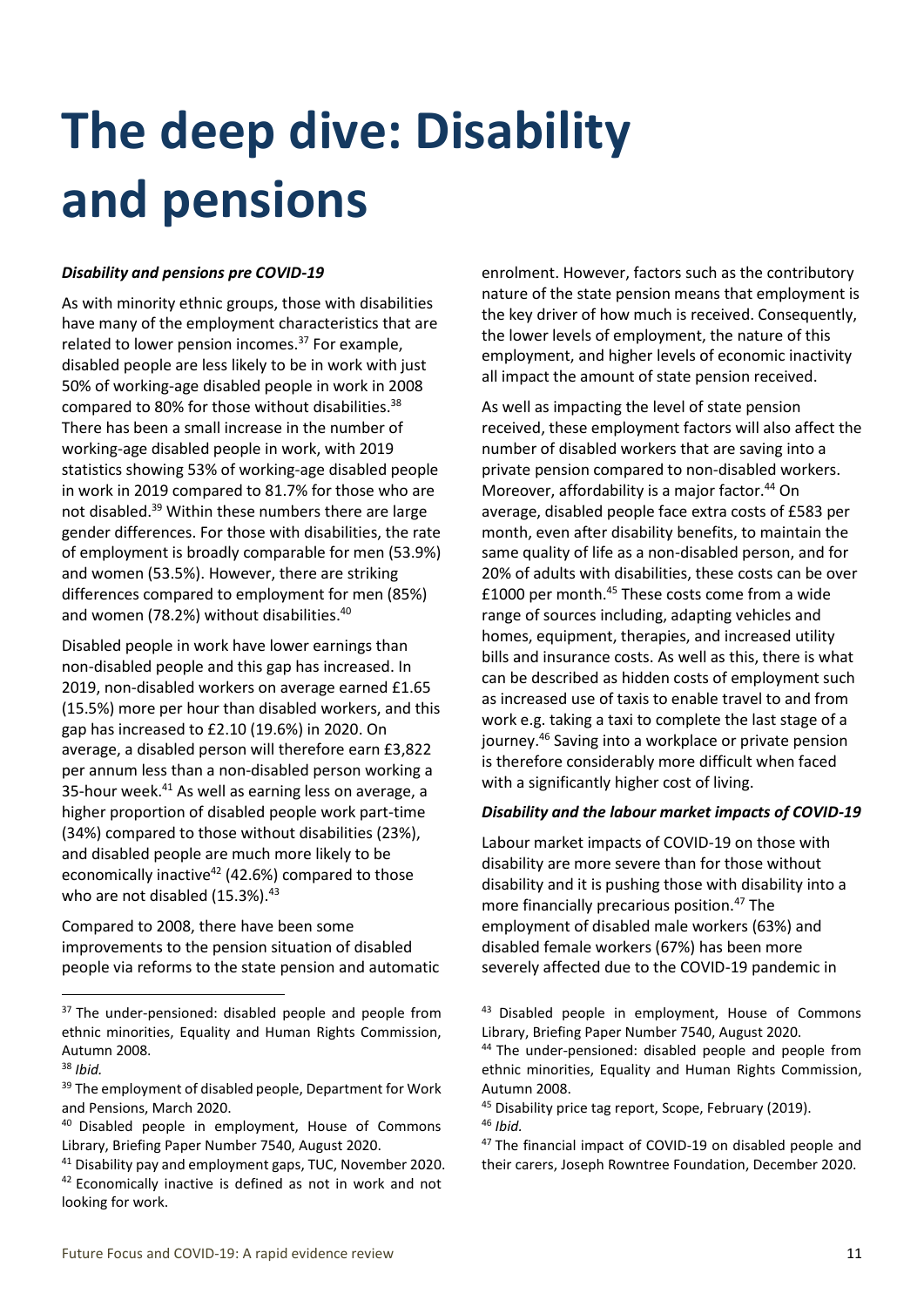contrast to male (43%) and (female) 50% workers that are non-disabled.<sup>48</sup> Some of this is likely due to increased risk and mortality<sup>49</sup> from contracting COVID-19 as well as the benefits regime and the digital divide.<sup>50</sup> Recent evidence shows that during the pandemic those with disability are more likely to have difficulty meeting household bills (22.1%) compared to those that are not disabled (15.5%). As well as this, those with disability are less financially resilient and less likely to be able to be able to meet a significant emergency bill (43.7% for those with disability vs 29.7% for those without disability). $51$ 

In looking at those who said their finances were impacted by the pandemic, a higher number of disabled people reported having less money to spend on food (24.6%) compared to non-disabled people (12.2%). In addition to current financial pressures, a higher proportion of disabled people (35.6%) thought their financial position would deteriorate in the next year compared to non-disabled people (28.8%). $52$ 

The negative outlook for the coming 12 months is also substantiated with disabled workers being more likely to face redundancy (27%) than non-disabled workers (17%). These figures become even more stark when people living with a severe disability are considered (37% at risk of redundancy) and for those who are classified as 'extremely medically vulnerable' to COVID-19 (48% at risk of redundancy) the numbers are worst of all.<sup>53</sup>

In looking at the impact of COVID-19 on the working lives of those with disability, there is another aspect that must be examined; the impact on those who are carers. Prior to the pandemic, around 25% of informal carers lived in poverty and almost 50% of all individuals in poverty lived in a household where someone is disabled.<sup>54</sup> The impact of the pandemic has also increased caring responsibilities for around 25% of carers due to the closure of day centres and respite care and needing to provide more support due to social distancing and modified travel.<sup>55</sup> The

consequence of this is that 11% of carers have reduced their working hours with 9% completely giving up paid work.<sup>56</sup>

#### *Disability and pensions pre COVID-19*

In looking at the pension outcomes of those with disabilities pre-COVID, as with gender and ethnicity there are structural factors that in-part drive pension outcomes. One being the contributory nature of the state pension, and the second being the threshold for automatic enrollment. As well as this, there is the hidden costs of disability, and these are significant, making it all the harder to save. In line with what has been said about gender and ethnicity pensions gaps, the disability pensions gap was already a major challenge prior to the pandemic and several aspects of the pandemic have simply magnified this.

First, for those with disability that have been furloughed, the same impacts apply. Current income has been reduced, and pension contributions with this. Given the greater prevalence of part-time work for those in work with a disability, then there is an increased chance of falling below the £10,000 threshold for AE, and so private pensions savings will have simply stopped for these people. Second, in looking at the precarity felt by employees with a disability with regards to job security, then if these fears materialize i.e. they lose their job, then their pension savings positions are worse due to the loss of NI and any private pension savings. Third, the impact on carers in all of this is largely overlooked at a policy level. The poverty statistics for carers are stark. Coupled with the job market impacts that are driven by COVID and lockdown e.g. closure of respite facilities resulting in reduced working hours of giving up work, then the pension impacts are again significant with reduced contributions to private savings, falling below the AE threshold, or even losing out on NI.

<sup>48</sup> Two thirds of disabled workers affected by coronavirus, Turn2Us, July 2020.

<sup>49</sup> Updated estimates of coronavirus (COVID-19) related deaths by disability status, Office for National Statistics, February 2021.

<sup>&</sup>lt;sup>50</sup> Two thirds of disabled workers affected by coronavirus, Turn2Us, July 2020.

<sup>&</sup>lt;sup>51</sup> Coronavirus and the social impact on disabled people in Great Britain, Office for National Statistics, September 2020. <sup>52</sup> *Ibid.*

<sup>&</sup>lt;sup>53</sup> An unequal crisis: why workers need better enforcement of their rights, Citizens Advice, August 2020.

<sup>54</sup> UK Poverty 2019/20, Joseph Rowntree Foundation, February 2020.

<sup>55</sup> University of Essex, Institute for Social and Economic Research, 2020, Understanding society: COVID-19 study, data collection, 4th Edition. UK Data Service, SN: 8644, <http://doi.org/10.5255/UKDA-SN-8644-4> *Cited in*: The financial impact of COVID-19 on disabled people and their carers, Joseph Rowntree Foundation, December 2020.

<sup>56</sup> Caring behind closed doors: six months on, Carers UK, October 2020.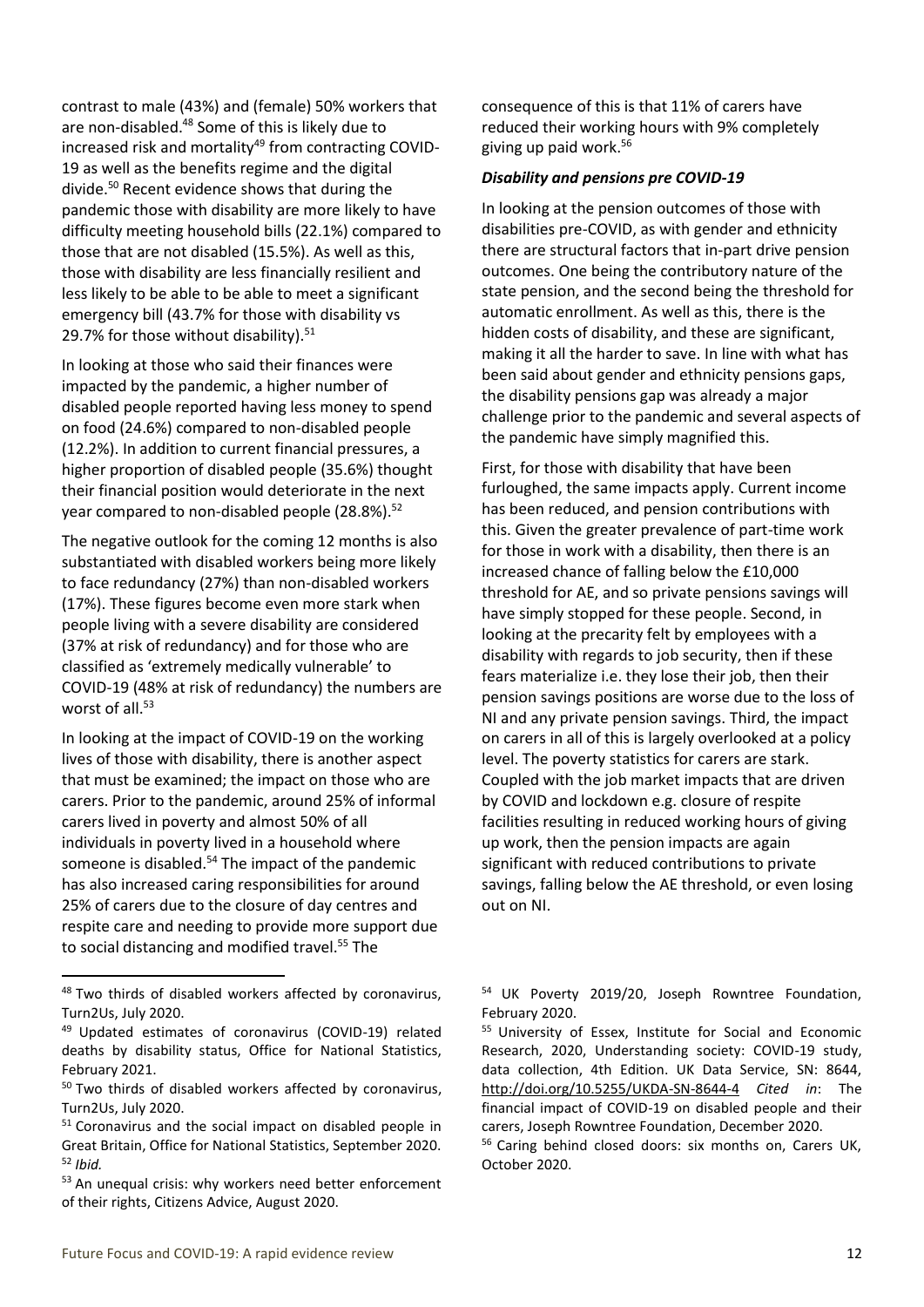### **The deep dive: Near or in retirement and COVID-19**

More broadly, the pandemic is already impacting the retired lives and retirement plans of those aged 50 and over, with 13% of workers now going to change their retirement plans as a result:<sup>57</sup>

- 8% of older workers are now planning to retire later;
- 5% of older workers are now going to retire earlier; and
- $\blacksquare$  around one third of older workers saying that the pandemic has impacted them financially.

The picture for this is not one which is easy to unpick as there are some competing factors that may be at play in these headline figures. For example, of the 8% of workers that are planning to retire later, for some this is about making up any shortfall in pension wealth via increased contributions or working longer to pay into a pension for longer. However, within this group it may also be about changes to household finances e.g. another earner in the household lost their job, and so this is not driven solely by individual impacts. For others, this may be due to an ability to work effectively for longer given the wholesale move to remote working, with a full return to office-based unlikely in the near term. Of the 5% that are accelerating their retirement plans, this is most common in older workers that are better off and those on furlough.

Work from the FCA shows that almost three in five (58%) of those who retired between March and October 2020 did so because of COVID-19 (i.e. they had not always planned to retire during this time), nearly a quarter of those retired because they had lost their job, were made redundant or could not find work. <sup>58</sup> The work also highlights that 82% of adults aged 50 and over have not changed their plans for retirement.

Early evidence on the first lockdown and shutdown sectors, such as non-essential retail, passenger transport, and hospitality, had the biggest effect on those aged 25 under. However, the second most affected group was those aged 65 and over.<sup>59</sup> Where older workers lose their jobs, their ability to re-enter the workforce is also challenging. Over-50s account for nearly one quarter of the unemployed (24%). Of those over 50 who are unemployed, around 33% have been unemployed for at least one year and 20% for at least two years. While for those under 50 this is 20% for at least one year of unemployment and only 8% for two or more years.<sup>60</sup>

While the general perception of older workers is often that they are well off with assets and income, this is not actually the case, and some are financially vulnerable. Of those older workers whose income has reduced during the pandemic, around a quarter (23%) have net financial wealth of less than £500 per household member. As well as this, some had drawn on their pension (5%), borrowed from friends or family (5%), or borrowed from a bank (4%) to help manage their finances.<sup>61</sup>

<sup>57</sup> Coronavirus alters the retirement plans of one in eight older workers, with one in three reporting a worse financial situation, Institute for Fiscal Studies, September 2020. 58 Financial Conduct Authority, Financial Lives 2020 survey: [the impact of coronavirus,](https://www.fca.org.uk/publication/research/financial-lives-survey-2020.pdf) February 2021

<sup>59</sup> Sector shutdowns during the coronavirus crisis: which workers are most exposed?', Institute for Fiscal Studies, April 2020.

<sup>60</sup> Data comes from the Office for National Statistics: *Cited in*, Over-50s who lose jobs much more likely to stay unemployed, study finds, The Guardian, January 2021.

 $61$  Coronavirus alters the retirement plans of one in eight older workers, with one in three reporting a worse financial situation, Institute for Fiscal Studies, September 2020.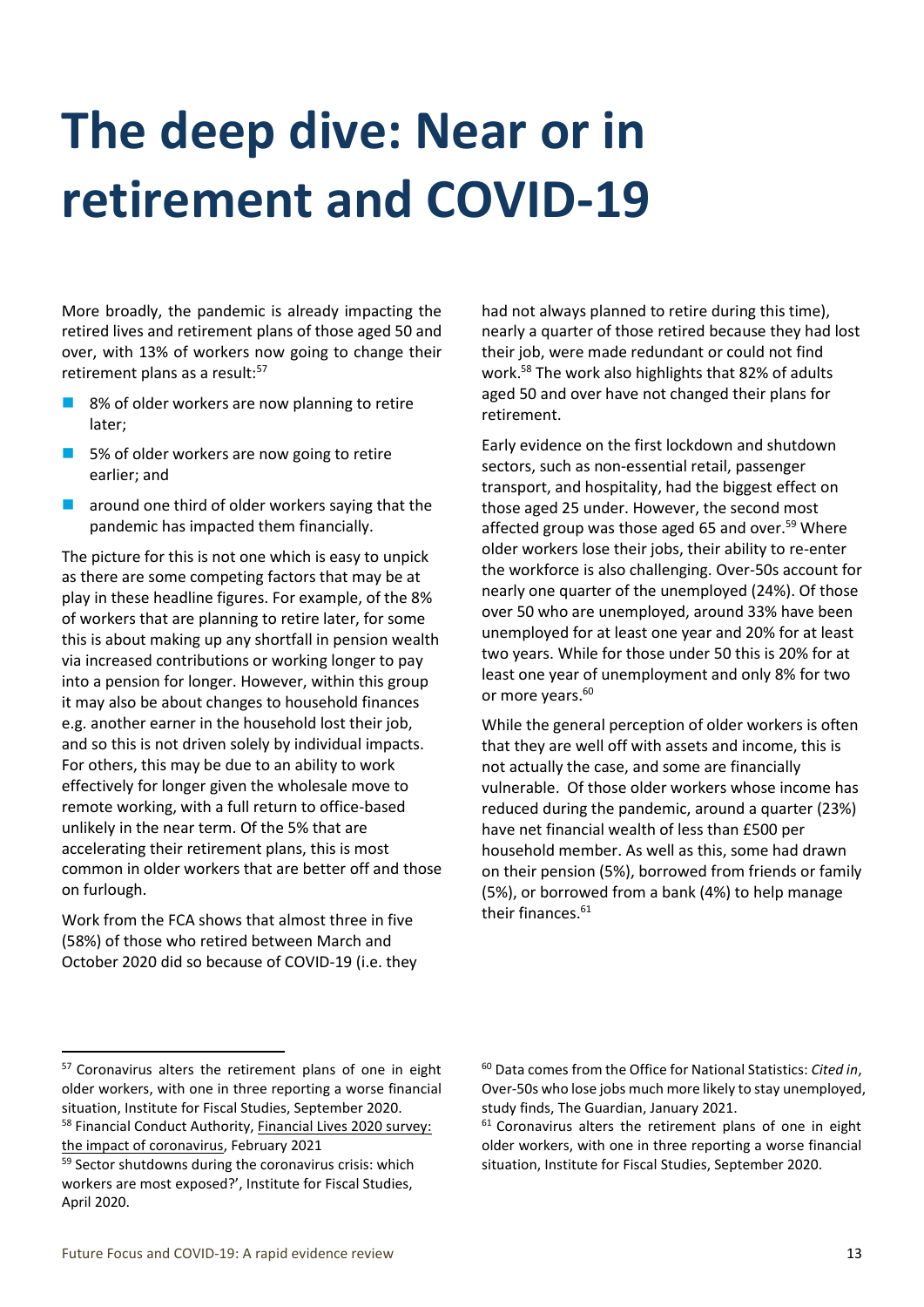### **The Future Focus Agenda for Change and COVID-19**

**From the evidence above, there are several factors that will impact the delivery of the Future Focus agenda for change.**

#### *Reaching those in their 50s and in retirement*

The initial strategic focus is on those in their 50s and above as they approach retirement, with the ambition of getting people to proactively engage with their pensions and feel confident about making decisions that will affect their retired life. However, given the recent economic experience of this cohort over the pandemic and the economic outlook, this is going to be a significant challenge.

In looking at this group, there are likely going to be two distinct groups; those nearer retirement in work that have a larger amount of defined benefit pension, and those nearer retirement in work that have little or no defined benefit and rely almost wholly if not exclusively on defined contribution. However, having a defined benefit pension does not insulate people in the same way as it used to as this is unlikely to be a full career defined benefit pension.

For those with defined contribution pensions approaching 55 and those above 55, freedom and choice becomes a major factor to consider. The evidence of the Retirement Outcomes Review of the Financial Conduct Authority identified a range of behavioural biases that lead people to access their pension before retirement, including present bias, anchoring (on tax free cash), myopic decision-making, as well as a general mistrust of pensions. <sup>62</sup>

More recent evidence on freedom and choice shows that these behavioural biases remain as entrenched as ever.<sup>63</sup> One factor worth noting from the 2017 evidence is that an urgent need for cash, while a driver for some, was not a major determinant of many people. Given the financial pressures that we see on those in their 50s as presented above, and some initial evidence that suggests people have accessed their retirement savings, this is a trend that may increase in the coming 12 months and beyond.

For those with defined benefit pensions then access to a defined benefit pension is more complex. However, with cash equivalent transfer values, for those in the private sector it is possible to convert a defined benefit pension to a defined contribution pension. As such, some of the issues that are observed around freedom and choice may also start to emerge here.

However, given the precarious state of the economy, one of the most concerning issues is that of scams. Over the first nine months of the pandemic corporate insolvencies were at their lowest level in four years due to the huge interventions by the government to support business.<sup>64</sup> Looking forward over 2021, there is a real concern that there will be a wave of insolvencies with around 557,000 companies moving towards significant distress in Q3 of 2020.<sup>65</sup> With this, people will be losing their jobs and the ensuing turmoil comes the opportunity to defraud and scam people.

One of the most high-profile examples of recent times of potential insolvency leading to fraud and theft of defined benefit pensions was British Steel. As well as a raft of independent financial advisers giving bad advice to scheme members, fraudsters contacted scheme members pretending to be from the FCA.<sup>66</sup> In

<sup>62</sup> Retirement Outcomes Review: Interim Report: Annex 3 Qualitative consumer research for assessing the non-advised journey, Financial Conduct Authority, March 2017.

 $63$  The evolution of consumer decision making and behaviours under pension freedom and choice 5 years on, Ignition House, State Street Global Advisors, and The People's Pension, January 2021.

<sup>&</sup>lt;sup>64</sup> Corporate insolvencies at lowest level in four years, KPMG, July 2020.

<sup>&</sup>lt;sup>65</sup> Corporate insolvency 'wave' likely to hit in 2021, UK Liquidators.org, December 2020.

<sup>66</sup> Fraud warning issued to former clients of steel pensions adviser, BBC News Online, September 2018.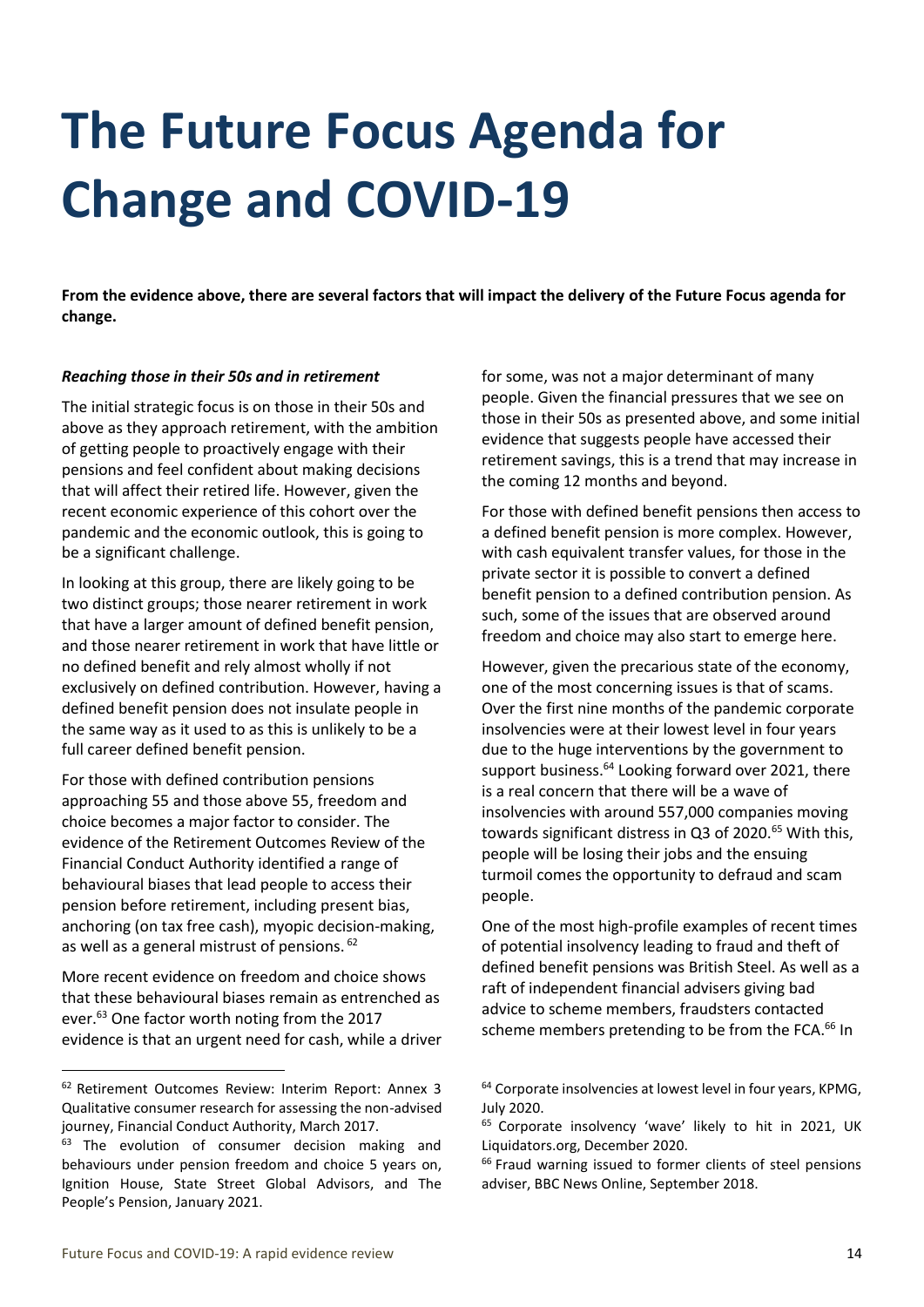these circumstances, where people are faced with losing their job and are being told that they are going to lose their pension and be given vastly reduced Pension Protection Fund benefits, it is the perfect opportunity to commit fraud as people are in a stressful situation and in a heightened state of anxiety. To date, the Financial Services Compensation Scheme has upheld eighty-eight claims paying out £3m in relation to the advice of just four firms regarding the British Steel Pension Fund.<sup>67</sup> Scams are therefore a major concern given their economic impact on the individual.

In looking at the reporting of pension fraud, in 2017 there were 253 victims reported to Action Fraud.<sup>68</sup> While in 2019 there were 662 reports of pension fraud with 394 pension scam reports passed by Action Fraud to the police for investigation.<sup>69</sup> There seems to have been a significant increase over the pandemic in fraud complaints being sent on to the police with 637 reports of pension scams in 2020, of which 545 were passed onto the police.<sup>70</sup> As well as this, the National Fraud Intelligence Bureau received over 2,000 reports of coronavirus-related fraud between the start or the pandemic and late June 2020, over £7 million being lost to fraud.<sup>71</sup> The Financial Conduct Authority also reports that over a fifth of adults say they have definitely received more unsolicited approaches about investments, pensions and retirement planning since the end of February 2020 than they did before COVID-19. A further 22% said they think this may be the  $case^{72}$ .

There have also been some initial indications that people's confidence has been impacted by the pandemic. Research has shown that 46% of adults aged between 45-54 are lacking in confidence about their financial situation compared to 38% across all age groups.<sup>73</sup> More broadly, the pandemic has had an impact on individuals' confidence in their ability to manage money with 28% of adults having low levels of confidence in managing their money in October 2020, this compared to 22% in February 2020. Further, there has been a negative effect on individuals' confidence, with 55% of those whose finances have deteriorated because of the pandemic, and that are now categorized as having low financial resilience, reporting a decline in confidence between February and October 2020. 74

For the second part of the UK Strategy for Financial Wellbeing initial strategic focus of enabling people to make positive decisions about later life, the evidence for this is much patchier. In the early part of the pandemic, there was a 75% increase in enquiries about wills.<sup>75</sup> At the same time, there was a significant increase in the demand for estate administration and probate in the year to April 2020 rising from 44,003 in 2019 to 88,049 in April 2020.<sup>76</sup> Sadly, for many it will have presented them with a stark picture of their own mortality. However, the lasting effect of the pandemic and its potential impacts on those in older age groups may be something that can be used to illustrate the need to make these arrangements.

While there has been an increase in activity concerning wills, power of attorney registrations declined significantly in the early part of the pandemic, with year-on-year figures to April 2020 being 37% down from 67,773 to 42,882. What is not clear is whether this is due to challenges in completing the appropriate paperwork and registration or a fall in demand.<sup>77</sup>

<sup>67</sup> FSCS pays £3m to steelworker claims against 4 firms, FT Advisor, February 2020.

<sup>68</sup> [https://www.actionfraud.police.uk/news/victims-of-](https://www.actionfraud.police.uk/news/victims-of-pension-fraudsters-lost-an-average-91k)

[pension-fraudsters-lost-an-average-91k](https://www.actionfraud.police.uk/news/victims-of-pension-fraudsters-lost-an-average-91k)

<sup>69</sup> [https://www.pensionsage.com/pa/Action-Fraud-receives-](https://www.pensionsage.com/pa/Action-Fraud-receives-166-pension-scam-reports-since-beginning-of-lockdown.php)[166-pension-scam-reports-since-beginning-of-](https://www.pensionsage.com/pa/Action-Fraud-receives-166-pension-scam-reports-since-beginning-of-lockdown.php)

[lockdown.php](https://www.pensionsage.com/pa/Action-Fraud-receives-166-pension-scam-reports-since-beginning-of-lockdown.php)

<sup>70</sup> [https://www.pensionsage.com/pa/Action-Fraud-receives-](https://www.pensionsage.com/pa/Action-Fraud-receives-637-reports-of-pension-scams-in-2020.php)[637-reports-of-pension-scams-in-2020.php](https://www.pensionsage.com/pa/Action-Fraud-receives-637-reports-of-pension-scams-in-2020.php)

<sup>&</sup>lt;sup>71</sup> How to spot a scam during coronavirus, Royal London, June 2020.

<sup>72</sup> Financial Conduct Authority, [Financial Lives 2020 survey:](https://www.fca.org.uk/publication/research/financial-lives-survey-2020.pdf)  [the impact of coronavirus,](https://www.fca.org.uk/publication/research/financial-lives-survey-2020.pdf) February 2021

<sup>73 37%</sup> of savers have taken action relating to their pension in lockdown, Aviva, July 2020.

<sup>74</sup> Financial Lives Survey 2020, Financial Conduct Authority, February 2021.

 $75$  Will enquiries in the UK have increased by 75 per cent, The Gazette, April 2020.

<sup>&</sup>lt;sup>76</sup> Impact of covid-19 on legal services data bulletin, Legal Services Board, June 2020.

<sup>77</sup> *Ibid.*